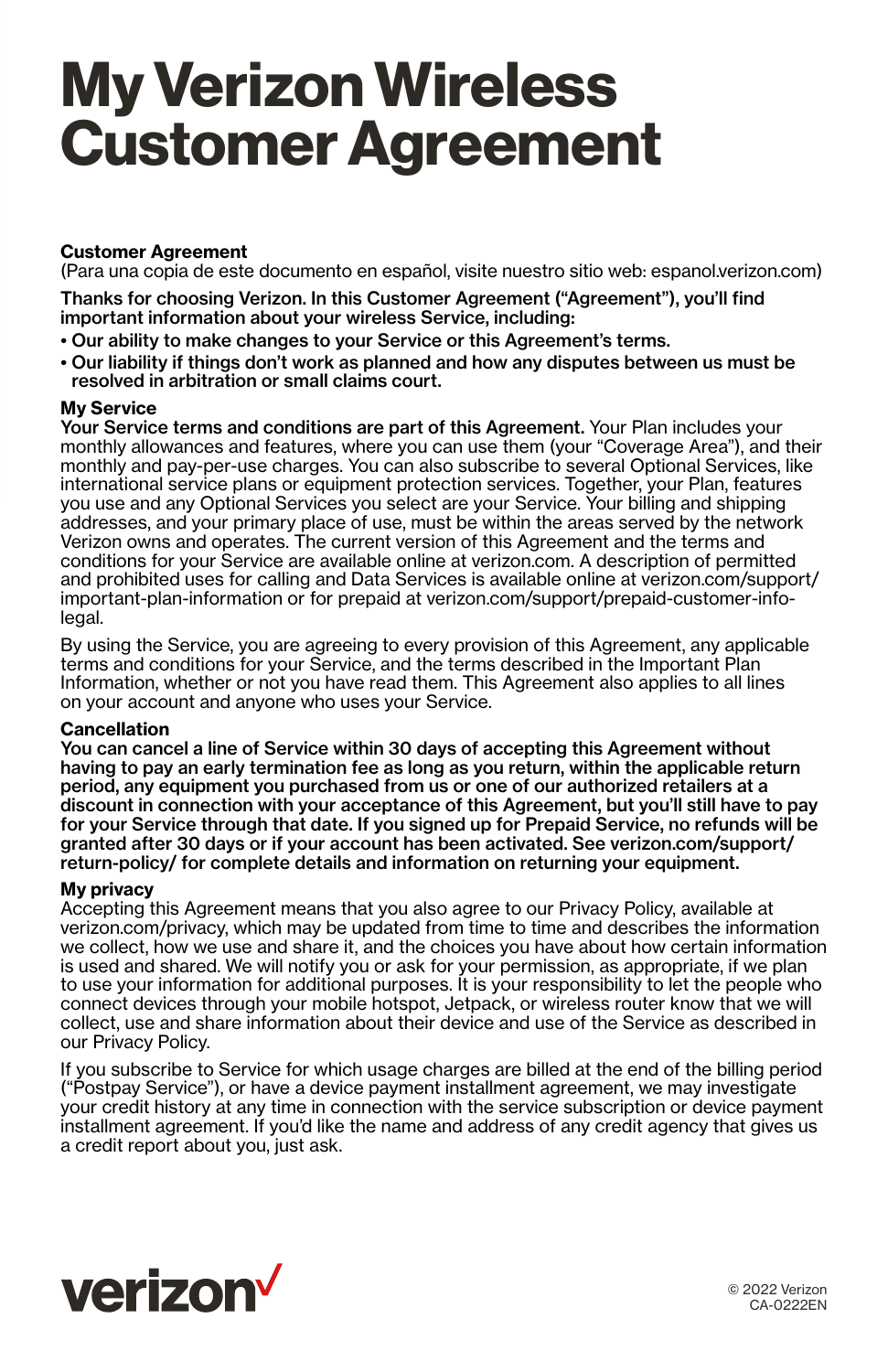Many services and applications offered through your device may be provided by third parties. When you access and use third-party services, including third-party services which Verizon may make available as part of or in connection with your Verizon Service, you are subject to the terms of service and privacy policy issued by those third-party providers when using their services. You should review their applicable terms and privacy policy before you use, link to or download a service or application provided by a third party.

You agree that Verizon and collections agencies that work on our behalf may contact you about your account status, including past-due or current charges, using prerecorded calls, email and calls or messages delivered by an automatic telephone dialing system to any wireless phone number, other contact number or email address you provide. Verizon will treat any email address you provide as your private email that is only accessible by you; you acknowledge that we may send you receipts, notices and other documents regarding your service to this email address. Unless you notify us that your wireless service is based in a different time zone, calls will be made to your cellular device during permitted calling hours based upon the time zone affiliated with the mobile telephone number you provide.

**What happens if my Postpay Service is canceled before the end of my contract term?** If you're signing up for Postpay Service, you're agreeing to subscribe to a line of Service either on a month-to-month basis or for a minimum contract term, as shown on your receipt or order confirmation. (If your Service is suspended without billing or at a reduced billing rate, that time doesn't count toward completing your contract term.) Once you've completed your contract term, you'll automatically become a customer on a month-to-month basis for that line of Service. If your line of service has a contract term and you cancel that line, or if we cancel it for good cause, during that contract term, you'll have to pay an early termination fee. If your contract term results from your purchase of an advanced device, your early termination fee will be \$350, which will decline by \$10 per month upon completion of months 7 – 17, \$20 per month upon completion of months 18 – 22, \$60 upon completion of month 23 and will be \$0 upon completion of the contract term. For other contract terms, your early termination fee will be \$175, which will decline by \$5 per month upon completion of months 7 – 17, \$10 per month upon completion of months 18 – 22, \$30 upon completion of month 23 and will be \$0 upon completion of your contract term. Cancellations will become effective on the last day of that month's billing cycle, and you are responsible for all charges incurred until then. Also, if you bought your wireless device from an authorized agent or third-party vendor, you should check whether it charges a separate termination fee.

#### If you purchased a device on a monthly installment agreement and cancel service, you should check that agreement to determine if you may have to immediately pay off the balance.

# **Your mobile number and porting**

You may be able to transfer, or "port," your wireless phone number to another carrier. If you port a number from us, we'll treat it as though you asked us to cancel your Service for that number. After the porting is completed, you won't be able to use our service for that number, but you'll remain responsible for all fees and charges through the end of that billing cycle, just like any other cancellation. If you're a Prepaid customer, you won't be entitled to a refund of any balance on your account. If you port a number to us, please be aware that we may not be able to provide some services right away, such as 911 location services. You don't have any rights to your wireless phone number, except for any right you may have to port it. After a line of service is disconnected, for any reason, the disconnected Mobile Telephone Number (MTN) may not be suspended or otherwise reserved and may not be able to be recovered.

# **Can I have someone else manage my Postpay account?**

No problem—just tell us by phone, in person or in writing. You can appoint someone to manage your Postpay account. The person you appoint (the Account Manager) will be able to make changes to your account, including adding new lines of Service, buying a new wireless device(s) on a device payment agreement based upon your credit history, billing certain services and accessories to your account, and extending your contract term. Any changes that person makes will be treated as modifications to this Agreement.

## **Can Verizon change this Agreement or my Service?**

We may change prices or any other term of your Service or this Agreement at any time, but we'll provide notice first, including written notice if you have Postpay Service. If you use your Service after the change takes effect, that means you're accepting the change. If you're a Postpay customer and a change to your Plan or this Agreement has a material adverse effect on you, you can cancel the line of Service that has been affected within 60 days of receiving the notice with no early termination fee if we fail to negate the change after you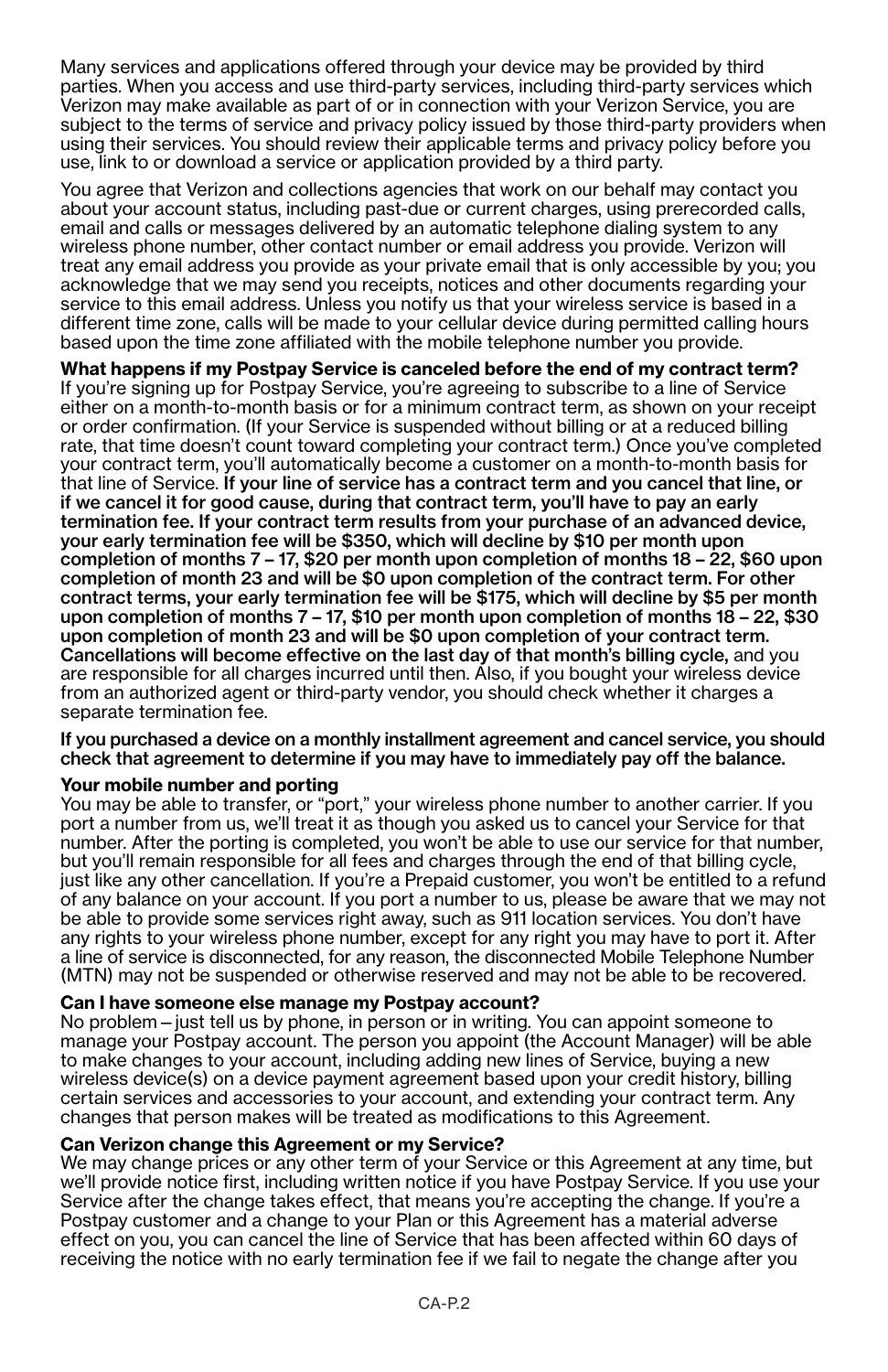notify us of your objection to it. Notwithstanding this provision, if we make any changes to the dispute resolution provision of this Agreement, such changes will not affect the resolution of any disputes that arose before such change.

## **My wireless device**

Your wireless device must comply with Federal Communications Commission regulations, be certified for use on our network and be compatible with your Service. Please be aware that we may change your wireless device's software, applications or programming remotely, without notice. This could affect your stored data, or how you've programmed or use your wireless device. By activating Service that uses a SIM (Subscriber Identity Module) card, you agree we own the intellectual property and software in the SIM card, that we may change the software or other data in the SIM card remotely and without notice, and we may utilize any capacity in the SIM card for administrative, network, business and/or commercial purposes. In order to mitigate theft and other fraudulent activity, newly purchased devices may be locked to work exclusively on the Verizon Network for 60 days. For more information, visit verizon.com/support/device-unlocking-policy.

## **Internet access**

If you download or use applications, services or software provided by third parties (including voice applications), 911 or E911, or other calling functionality, may work differently than services offered by us or may not work at all. Please review all terms and conditions of such third-party products. Verizon Wireless is not responsible for any third-party information, content, applications or services you access, download or use on your device. You are responsible for maintaining virus and other internet security protections when accessing these third-party products or services. For additional information, visit the Verizon Content Policy at verizon.com/about/our-company/company-policies. To learn about content filtering and how you may block materials harmful to minors, visit verizon.com/solutions-and-services/ content-filters/. For information about our network management practices for our broadband internet access services, visit verizon.com/about/our-company/open-internet.

## **Where and how does Verizon wireless Service work?**

Wireless devices use radio transmissions, so unfortunately you can't get Service if your device isn't in range of a transmission signal. And please be aware that even within your Coverage Area, many things can affect the availability and quality of your Service, including network capacity, your device, terrain, buildings, foliage and weather.

## **How does Verizon calculate my charges?**

You agree to pay all access, usage and other charges that you or any other user of your wireless device incurred. If multiple wireless devices are associated with your account, you agree to pay all charges incurred by users of those wireless devices. For charges based on the amount of time used or data sent or received, we'll round up any fraction to the next full minute or, depending on how you're billed for data usage, the next full megabyte or gigabyte. For outgoing calls, usage time starts when you first press Send or the call connects to a network, and for incoming calls, it starts when the call connects to a network (which may be before it rings). Usage time may end several seconds after you press End or after the call disconnects. For calls made on our network, we charge only for calls that are answered, including by machines. For Postpay Service, usage cannot always be processed right away and may be included in a later bill, but the usage will still count toward your allowance for the month when the Service was used.

## **What charges are set by Verizon?**

Our charges may also include Federal Universal Service, Regulatory and Administrative Charges, and we may also include other charges related to our governmental costs. We set these charges; they aren't taxes, they aren't required by law, they are not necessarily related to anything the government does, they are kept by us in whole or in part, and the amounts and what they pay for may change. For more information, visit verizon.com/support/surcharges/.

## **Government taxes, fees and surcharges**

You must pay all taxes, fees and surcharges set by federal, state and local governments. Please note that we may not always be able to notify you in advance of changes to these charges.

#### **What is roaming?**

You're "roaming" whenever your wireless device connects to a network outside your Coverage Area or connects to another carrier's network, which could happen even within your Coverage Area. There may be higher rates or extra charges (including charges for long distance, tolls or calls that don't connect), and your data service may be limited or slowed when roaming.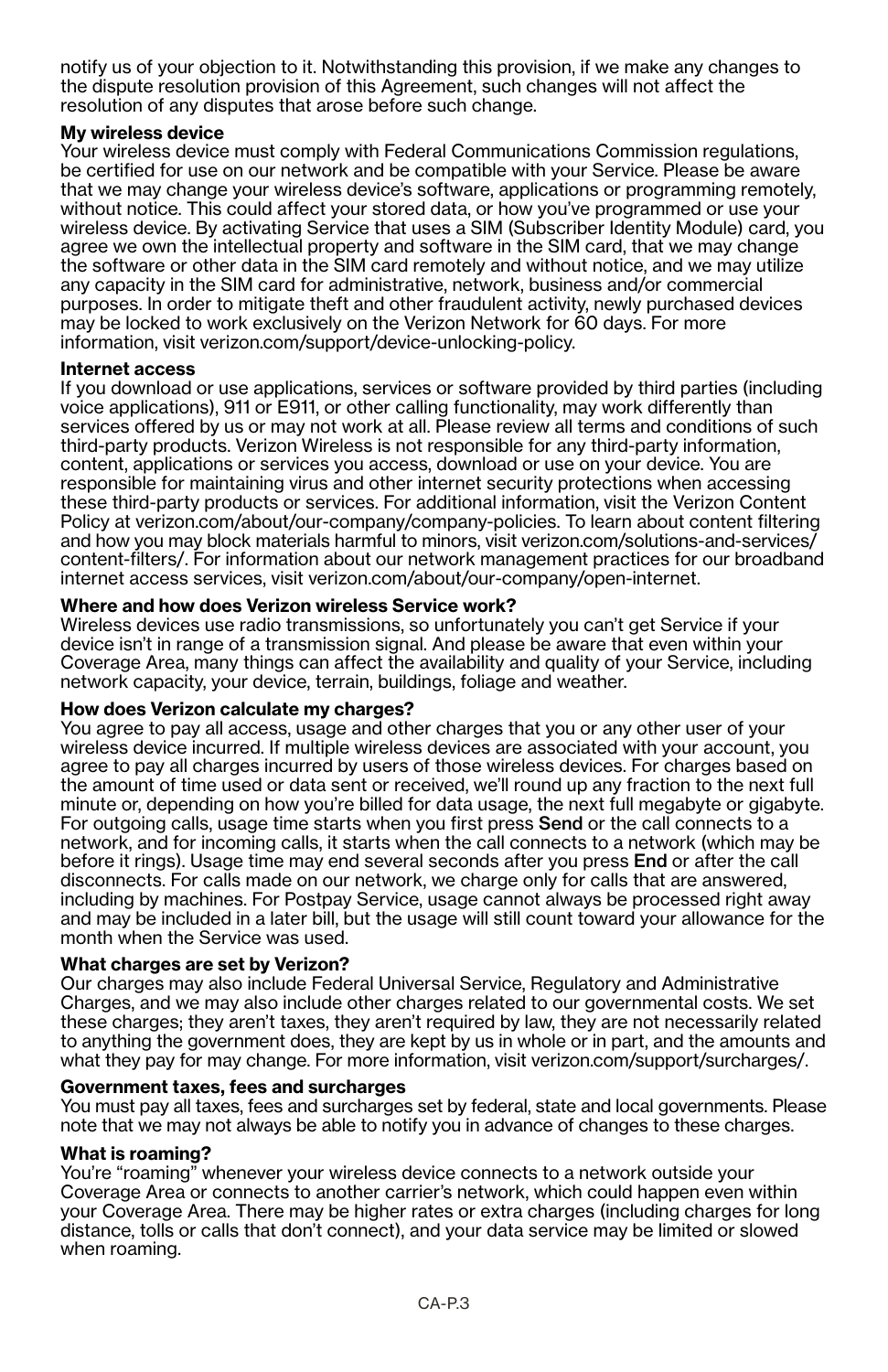## **How can I prevent unintended charges on my bill or block spam calls?**

Many services and applications are accessible on or through wireless devices, including purchases of games, movies, music and other content. Some of these services are provided by Verizon. Others are provided by third parties that may offer the option to bill the charges to your Verizon bill or other methods of payment. Charges may be one-time or recurring. The amount and frequency of the charges will be disclosed to you or the person using your device or a device associated with your account at the time a purchase is made. If the purchaser chooses to have the charges billed to your account, such charges will become part of the amount due for that billing cycle. Verizon offers tools to block or restrict these services, and to block all billing for third-party services on your Verizon wireless bill, at verizon.com/myverizon. We do not support calls to 900, 976 and certain other international premium rate numbers.

Verizon automatically blocks in the network many calls that are highly likely to be illegal, such as calls from telephone numbers that are not authorized to make outbound calls. Additionally, your Service includes access to optional blocking tools for unwanted robocalls through our Call Filter service to which you may be auto-enrolled. This service sends to voicemail many calls we determine to be high-risk spam, but you can adjust your spam filter preferences to block more or less calls. Visit verizon.com/about/responsibility/robocalls for more info.

## **How and when can I dispute charges?**

If you're a Postpay customer, you can dispute your bill within 180 days of receiving it, but unless otherwise provided by law or unless you're disputing charges because your wireless device was lost or stolen, you still have to pay all charges until the dispute is resolved. If you're a Prepaid customer, you can dispute a charge within 180 days of the date the disputed charge was incurred. YOU MAY CALL US TO DISPUTE CHARGES ON YOUR BILL OR ANY SERVICE(S) FOR WHICH YOU WERE BILLED, BUT IF YOU WISH TO PRESERVE YOUR RIGHT TO BRING AN ARBITRATION OR SMALL CLAIMS CASE REGARDING SUCH DISPUTE, YOU MUST WRITE TO US AT THE CUSTOMER SERVICE ADDRESS ON YOUR BILL, OR SEND US A COMPLETED NOTICE OF DISPUTE FORM (AVAILABLE AT VERIZON.COM), WITHIN THE 180-DAY PERIOD MENTIONED ABOVE. IF YOU DO NOT NOTIFY US IN WRITING OF SUCH DISPUTE WITHIN THE 180-DAY PERIOD, YOU WILL HAVE WAIVED YOUR RIGHT TO DISPUTE THE BILL OR SUCH SERVICE(S) AND TO BRING AN ARBITRATION OR SMALL CLAIMS CASE REGARDING ANY SUCH DISPUTE.

## **What are my rights for dropped calls or interrupted Service?**

If you drop a call in your Coverage Area, redial. If it's answered within 5 minutes, call us within 90 days if you're a Postpay customer or within 45 days if you're a Prepaid customer, and we'll give you a 1-minute airtime credit. If you're a Postpay customer and you lose Service in your Coverage Area for more than 24 hours in a row and we're at fault, call us within 180 days and we'll give you a credit for the time lost. Please be aware that these are your only rights for dropped calls or interrupted Service.

#### **Billing and payments**

If you're a Postpay customer and we don't get your payment on time, we will charge you a late fee of up to 1.5% per month (18% per year) on the unpaid balance, or a flat \$5 per month, whichever is greater, if allowed by law in the state of your billing address. (If you choose to have your Service billed by another company [pursuant to a Verizon-approved program], late fees are set by that company and may be higher than our late fees.) Late fees are part of the rates and charges you agree to pay. If you fail to pay on time and we refer your account(s) to a third party for collection, a collection fee will be assessed and will be due at the time of the referral to the third party. The fee will be calculated at the maximum percentage permitted by applicable law, not to exceed 18%. We may require a deposit at the time of activation or afterward, or an increased deposit. We'll pay simple interest on any deposit at the rate the law requires. We may apply deposits or payments in any order to any amounts you owe us on any account. If your final credit balance is less than \$1, we will refund it only if you ask. If your service is suspended or terminated, you may have to pay a fee to have service reactivated.

If you're a Prepaid customer, you may replenish your balance at any time before the expiration date by providing us with another payment. If you maintain a Prepaid account balance, it may not exceed \$1,000 and you may be prevented from replenishing if your balance reaches \$1,000. We may apply your payments to any amounts you may owe us if your earlier account replenishment payments had been reversed. If you do not have sufficient funds in your account to cover your Service, and sufficient funds are not added within 60 days, your account will be canceled and any unused balance will be forfeited.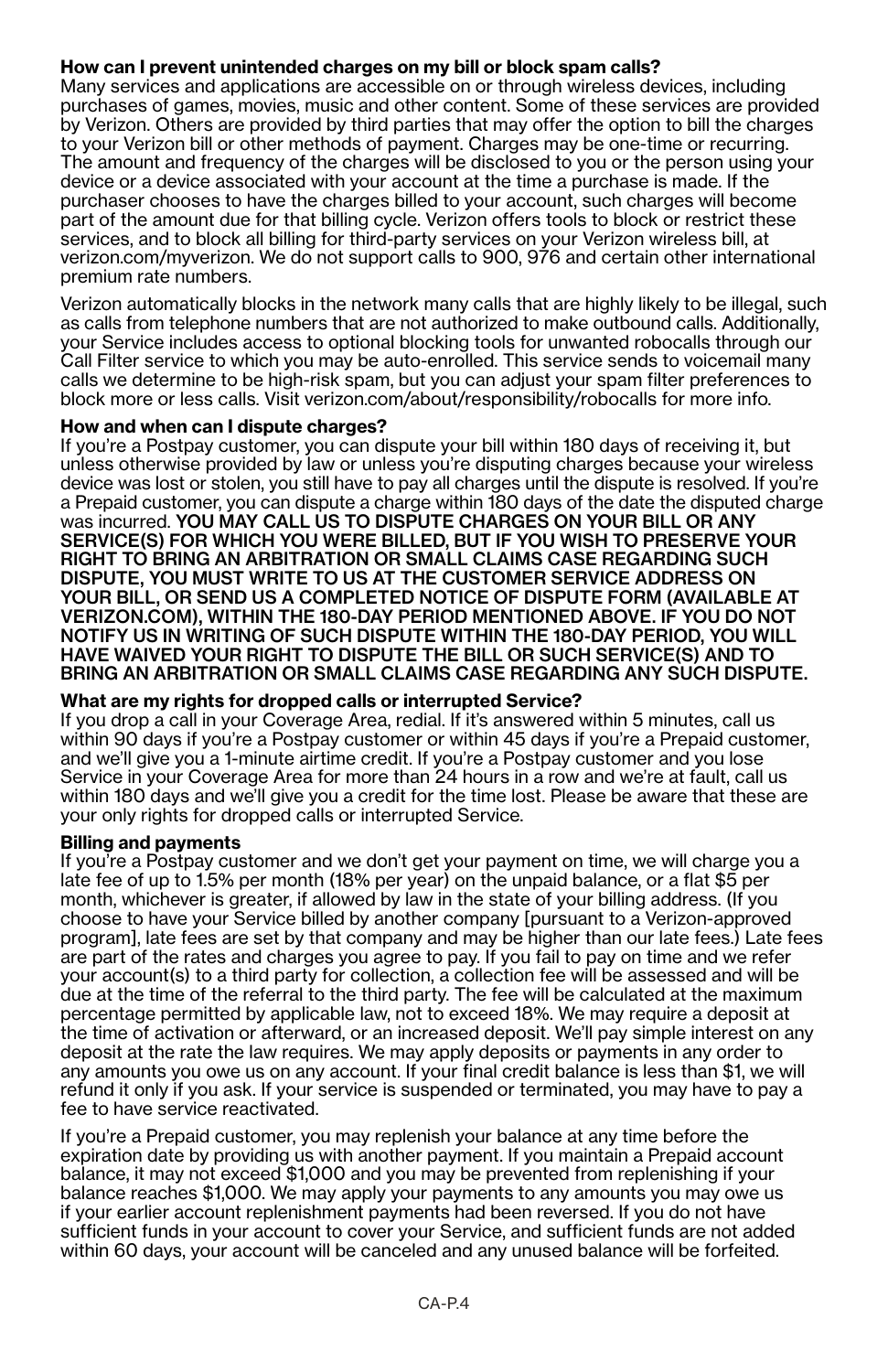If your check or electronic bank payment to us is returned as not payable, we will charge your account a returned payment fee that will be the lesser of \$30 or the maximum allowable by law. The substantive laws of Pennsylvania shall be applied to disputes related to checks tendered as payment in full for less than the full balance due, without regard to the conflicts of laws and rules of that state. If you make a payment, or make a payment arrangement, through a call center representative, we may charge you an Agent Assistance Fee.

## **Backup Payment Agreement**

When you identify the payment account or payment method that you want us to debit or charge in the event that your account is closed but remains unpaid, you authorize us to bill that payment account or payment method for the amount of any such outstanding balance(s) that you might continue to owe us for any of your Verizon accounts. If the payment method is a credit or debit card, you also agree that we may obtain updated account information from your card issuer or card network for that card. You also affirm that you have the authority to approve all charges to that designated payment account or payment method.

## **What if my wireless device gets lost or stolen?**

We're here to help. It's important that you notify us right away, so we can suspend your Service to keep someone else from using it. If you're a Postpay customer and your wireless device is used after the loss or theft but before you report it, and you want a credit for any charges for that usage, we're happy to review your account activity and any other information you'd like us to consider. Keep in mind that you may be held responsible for the charges if you delayed reporting the loss or theft without good reason, but you don't have to pay any charges you dispute while they are being investigated. If you are a California customer and we haven't given you a courtesy suspension of recurring monthly charges during the past year, we'll give you one for 30 days or until you replace or recover your wireless device, whichever comes first.

## **What are Verizon's rights to limit or end Service or end this Agreement?**

We can, without notice, limit, suspend or end your Service or any agreement with you for any good cause, including, but not limited to: (1) if you: (a) breach this agreement or violate our prohibited usage policies; (b) resell your Service; (c) use your Service for any illegal purpose, including use that violates trade and economic sanctions and prohibitions promulgated by any US governmental agency; (d) install, deploy or use any regeneration equipment or similar mechanism (for example, a repeater) to originate, amplify, enhance, retransmit or regenerate an RF signal without our permission; (e) steal from or lie to us; or, if you're a Postpay customer; (f) do not pay your bill on time; (g) incur charges larger than a required deposit or billing limit, or materially in excess of your monthly access charges (even if we haven't yet billed the charges); (h) provide credit information we can't verify; (i) are unable to pay us or go bankrupt; or (j) default under any device financing agreement with Verizon; or (2) if you, any user of your device or any line of service on your account, or any account manager on your account: (a) threaten, harass, or use vulgar and/or inappropriate language toward our representatives; (b) interfere with our operations; (c) "spam," or engage in other abusive messaging or calling; (d) modify your device from its manufacturer's specifications; or (e) use your Service in a way that negatively affects our network or other customers. We can also temporarily limit your Service for any operational or governmental reason.

## **Am I eligible for special discounts?**

If you're a Postpay customer, you may be eligible for a discount if you are and remain affiliated with an organization that has an agreement with us. Unless your discount is through a government employee discount program, we may share certain information about your Service (including your name, your wireless telephone number and your total monthly charges) with your organization from time to time to make sure you're still eligible. We may adjust or remove your discount according to your organization's agreement with us, and remove your discount if your eligibility ends or your contract term expires. In any case, this won't be considered to have a material adverse effect on you.

## **DISCLAIMER OF WARRANTIES**

We make no representations or warranties, express or implied, including, to the extent permitted by applicable law, any implied warranty of merchantability or fitness for a particular purpose, about your Service, your wireless device, or any applications you access through your wireless device. We do not warrant that your wireless device will work perfectly, that all features will work, that your device will not need occasional upgrades or modifications, or that it will not be negatively affected by network-related modifications, upgrades or similar activity.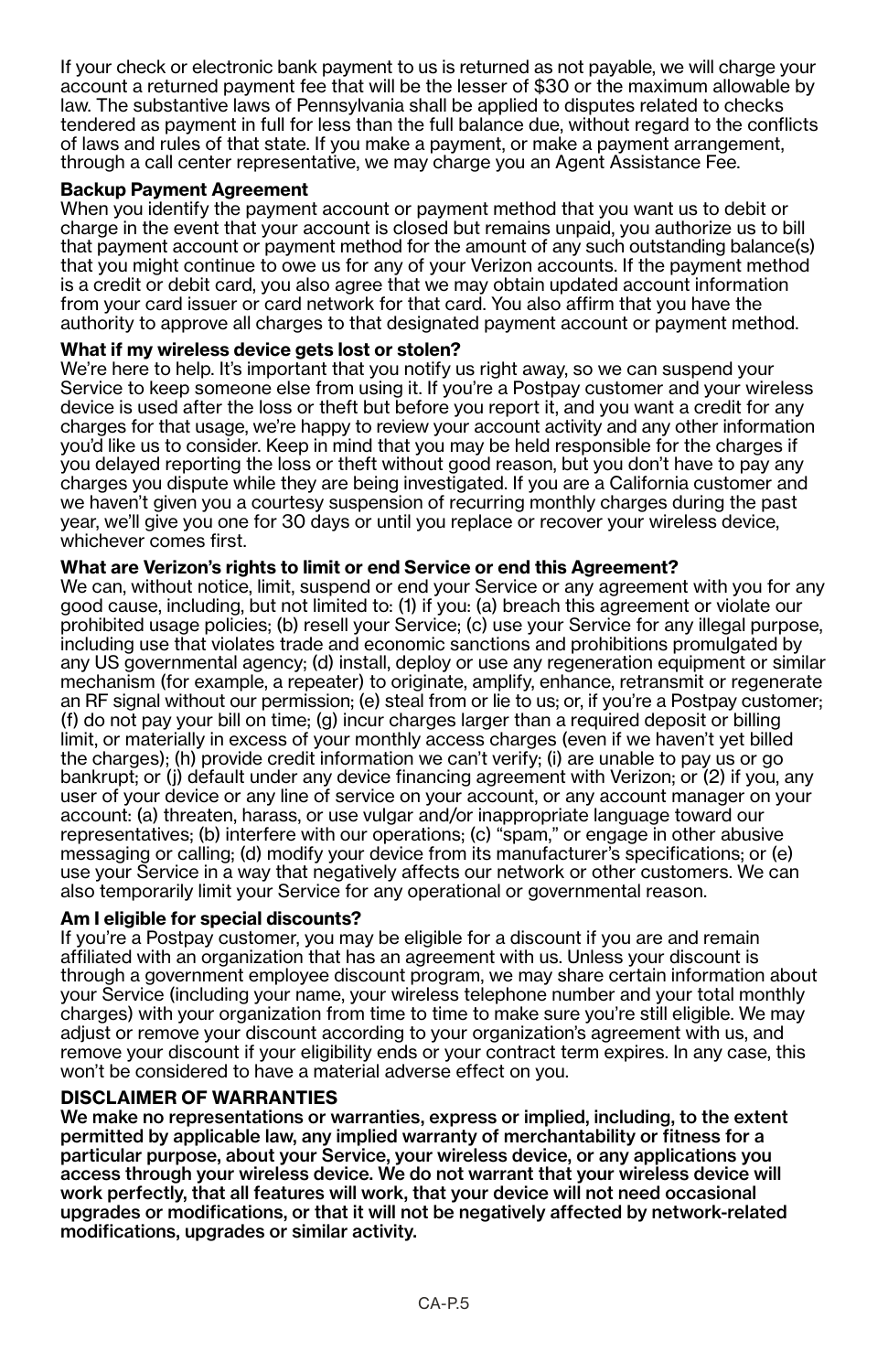## **WAIVERS AND LIMITATIONS OF LIABILITY**

You and Verizon both agree to limit claims against each other solely to direct damages. That means neither of us will claim any damages that are indirect, special, consequential, incidental, treble or punitive. For example, disallowed damages include those arising out of a Service or device failure, unauthorized access or changes to your account or device, or the use of your account or device by others to authenticate, access or make changes to a third-party account, such as a financial or cryptocurrency account, including changing passwords or transferring or withdrawing funds. This limitation and waiver will apply regardless of the theory of liability. It also applies if you bring a claim against one of our suppliers, to the extent we would be required to indemnify the supplier for the claim. You agree we aren't responsible for problems caused by you or others, or by any act of God. You also agree we aren't liable for missed or deleted voicemails or other messages, or for any information (like pictures) that gets lost or deleted if we work on your device. If another wireless carrier is involved in any problem (for example, while you're roaming), you also agree to any limitations of liability that it imposes.

#### **HOW DO I RESOLVE DISPUTES WITH VERIZON?**

WE HOPE TO MAKE YOU A HAPPY CUSTOMER, BUT IF THERE'S AN ISSUE THAT NEEDS TO BE RESOLVED, THIS SECTION OUTLINES WHAT'S EXPECTED OF BOTH OF US.

YOU AND VERIZON BOTH AGREE TO RESOLVE DISPUTES ONLY BY ARBITRATION OR IN SMALL CLAIMS COURT AS DISCUSSED BELOW. YOU UNDERSTAND THAT BY THIS AGREEMENT YOU ARE GIVING UP THE RIGHT TO BRING A CLAIM IN COURT OR IN FRONT OF A JURY. WHILE THE PROCEDURES IN ARBITRATION MAY BE DIFFERENT, AN ARBITRATOR CAN AWARD YOU THE SAME DAMAGES AND RELIEF, AND MUST HONOR THE SAME TERMS IN THIS AGREEMENT, AS A COURT WOULD. IF THE LAW ALLOWS FOR AN AWARD OF ATTORNEYS' FEES, AN ARBITRATOR CAN AWARD THEM TOO. THE SAME DEFENSES ARE ALSO AVAILABLE TO BOTH PARTIES AS WOULD BE AVAILABLE IN COURT INCLUDING ANY APPLICABLE STATUTE OF LIMITATIONS. WE ALSO BOTH AGREE THAT:

(1) THE FEDERAL ARBITRATION ACT APPLIES TO THIS AGREEMENT. EXCEPT FOR SMALL CLAIMS COURT CASES, ANY DISPUTE THAT IN ANY WAY RELATES TO OR ARISES OUT OF THIS AGREEMENT, OR FROM ANY EQUIPMENT, PRODUCTS AND SERVICES YOU RECEIVE FROM US, OR FROM ANY ADVERTISING FOR ANY SUCH PRODUCTS OR SERVICES, OR FROM OUR EFFORTS TO COLLECT AMOUNTS YOU MAY OWE US FOR SUCH PRODUCTS OR SERVICES, INCLUDING ANY DISPUTES YOU HAVE WITH OUR EMPLOYEES OR AGENTS, WILL BE RESOLVED BY ONE OR MORE NEUTRAL ARBITRATORS BEFORE THE AMERICAN ARBITRATION ASSOCIATION ("AAA") OR BETTER BUSINESS BUREAU ("BBB"). YOU CAN ALSO BRING ANY ISSUES YOU MAY HAVE TO THE ATTENTION OF FEDERAL, STATE OR LOCAL GOVERNMENT AGENCIES, AND IF THE LAW ALLOWS, THEY CAN SEEK RELIEF AGAINST US FOR YOU. THIS AGREEMENT TO ARBITRATE CONTINUES TO APPLY EVEN AFTER YOU HAVE STOPPED RECEIVING SERVICE FROM US.

(2) UNLESS YOU AND VERIZON AGREE OTHERWISE, THE ARBITRATION WILL TAKE PLACE IN THE COUNTY OF YOUR BILLING ADDRESS. FOR CLAIMS OVER \$10,000, THE AAA'S CONSUMER ARBITRATION RULES WILL APPLY. FOR CLAIMS OF \$10,000 OR LESS, THE PARTY BRINGING THE CLAIM CAN CHOOSE EITHER THE AAA'S CONSUMER ARBITRATION RULES OR THE BBB'S RULES FOR BINDING ARBITRATION. YOU CAN GET PROCEDURES, RULES AND FEE INFORMATION FROM THE AAA (WWW. ADR.ORG), THE BBB (WWW.BBB.ORG) OR FROM US. FOR CLAIMS OF \$10,000 OR LESS, YOU CAN CHOOSE WHETHER YOU'D LIKE THE ARBITRATION CARRIED OUT BASED ONLY ON DOCUMENTS SUBMITTED TO THE ARBITRATOR, OR BY A HEARING IN PERSON OR BY PHONE. ALTERNATIVELY, FOR CLAIMS WITHIN THE JURISDICTIONAL LIMIT OF THE SMALL CLAIMS COURT IN THE STATE ENCOMPASSING YOUR BILLING ADDRESS, EITHER YOU OR VERIZON CAN CHOOSE TO BRING AN INDIVIDUAL ACTION IN SMALL CLAIMS COURT INSTEAD OF PROCEEDING IN ARBITRATION; FURTHERMORE, IF THE CLAIMS IN ANY REQUEST OR DEMAND FOR ARBITRATION COULD HAVE BEEN BROUGHT IN SMALL CLAIMS COURT, THEN EITHER YOU OR VERIZON MAY CHOOSE TO HAVE THE CLAIMS HEARD IN SMALL CLAIMS COURT, RATHER THAN IN ARBITRATION, AT ANY TIME BEFORE THE ARBITRATOR IS APPOINTED, BY NOTIFYING THE OTHER PARTY OF THAT CHOICE IN WRITING. IF THIS PROVISION OR THE LIMITATION ON BRINGING ACTIONS TO SMALL CLAIMS COURT IS FOUND TO BE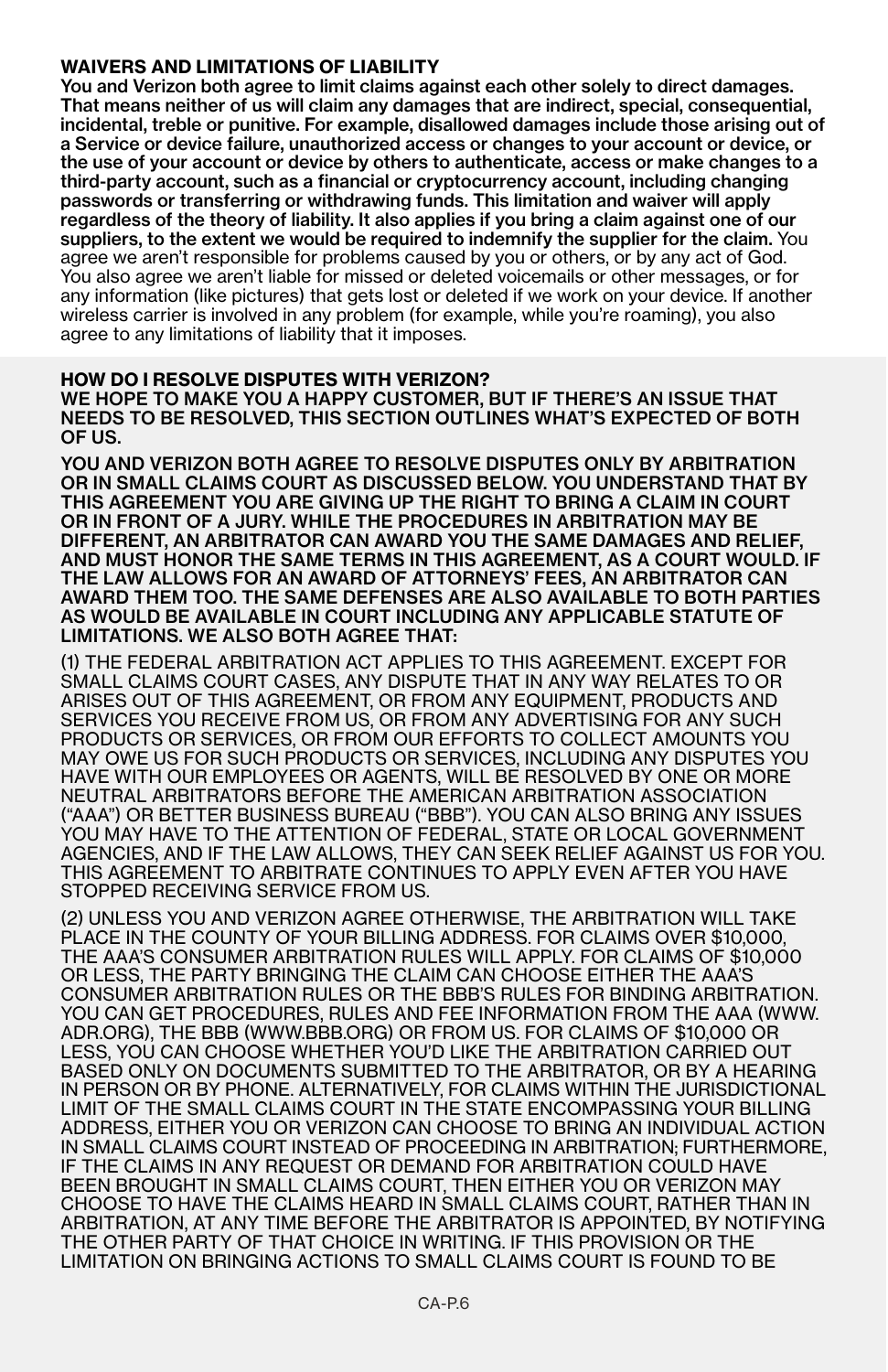INVALID, THEN THIS PROVISION SHALL BE SEVERABLE AND THE MATTER WILL PROCEED IN ARBITRATION; IN NO WAY WILL THIS PROVISION ALLOW FOR AN ACTION TO BE BROUGHT ON A CLASS OR COLLECTIVE BASIS.

(3) THIS AGREEMENT DOESN'T ALLOW CLASS OR COLLECTIVE ARBITRATIONS EVEN IF THE AAA OR BBB PROCEDURES OR RULES WOULD. NOTWITHSTANDING ANY OTHER PROVISION OF THIS AGREEMENT, THE ARBITRATOR MAY AWARD MONEY OR INJUNCTIVE RELIEF ONLY IN FAVOR OF THE INDIVIDUAL PARTY SEEKING RELIEF AND ONLY TO THE EXTENT NECESSARY TO PROVIDE RELIEF WARRANTED BY THAT PARTY'S INDIVIDUAL CLAIM. NO CLASS, REPRESENTATIVE OR PRIVATE ATTORNEY GENERAL OR GENERAL INJUNCTIVE RELIEF THEORIES OF LIABILITY OR PRAYERS FOR RELIEF MAY BE MAINTAINED IN ANY ARBITRATION HELD UNDER THIS AGREEMENT. ANY QUESTION REGARDING THE ENFORCEABILITY OR INTERPRETATION OF THIS PARAGRAPH SHALL BE DECIDED BY A COURT AND NOT THE ARBITRATOR.

(4) IF EITHER OF US INTENDS TO SEEK ARBITRATION UNDER THIS AGREEMENT, THE PARTY SEEKING ARBITRATION MUST FIRST NOTIFY THE OTHER PARTY OF THE DISPUTE IN WRITING AT LEAST 60 DAYS IN ADVANCE OF INITIATING THE ARBITRATION. NOTICE TO VERIZON SHOULD BE SENT TO VERIZON WIRELESS DISPUTE RESOLUTION MANAGER, ONE VERIZON WAY, BASKING RIDGE, NJ 07920. THE NOTICE MUST INCLUDE ENOUGH INFORMATION TO ALLOW US TO IDENTIFY YOUR ACCOUNT AS WELL AS TO ASSESS AND ATTEMPT TO RESOLVE YOUR CLAIM, INCLUDING THE NAME OF THE VERIZON WIRELESS ACCOUNT HOLDER, THE MOBILE TELEPHONE NUMBER AT ISSUE, A DESCRIPTION OF THE CLAIM, THE SPECIFIC FACTS SUPPORTING THE CLAIM, THE DAMAGES YOU CLAIM TO HAVE SUFFERED AND THE RELIEF YOU ARE SEEKING. THE NOTICE REQUIREMENT IS DESIGNED TO ALLOW VERIZON TO MAKE A FAIR, FACT-BASED OFFER OF SETTLEMENT IF IT CHOOSES TO DO SO. YOU CANNOT PROCEED TO ARBITRATION UNLESS YOU PROVIDE THIS INFORMATION. YOU MAY CHOOSE TO BE REPRESENTED BY AN ATTORNEY OR OTHER PERSON AS PART OF THIS PROCESS, BUT IF YOU DO YOU MUST SUBMIT A LETTER OR THE FORM AVAILABLE AT THIS LINK AUTHORIZING US TO DISCUSS YOUR ACCOUNT INFORMATION WITH THIS ATTORNEY OR OTHER PERSON. THE SUFFICIENCY OF THIS NOTICE IS AN ISSUE TO BE DECIDED BY A COURT PRIOR TO THE FILING OF ANY DEMAND FOR ARBITRATION. IF YOU HAVE PROVIDED THIS INFORMATION AND WE ARE UNABLE TO RESOLVE OUR DISPUTE WITHIN 60 DAYS, EITHER PARTY MAY THEN PROCEED TO FILE A CLAIM FOR ARBITRATION. WE'LL REIMBURSE ANY FILING FEE THAT THE AAA OR BBB CHARGES YOU FOR ARBITRATION OF THE DISPUTE AT THE CONCLUSION OF THE ARBITRATION IF YOU FULLY PARTICIPATE IN THE PROCEEDING. WE'LL ALSO PAY ANY ADMINISTRATIVE AND ARBITRATOR FEES CHARGED BY THE ARBITRATION TRIBUNAL. IF THE ARBITRATOR DETERMINES THAT YOUR CLAIM WAS FILED FOR PURPOSES OF HARASSMENT OR IS PATENTLY FRIVOLOUS, THE ARBITRATOR WILL REQUIRE YOU TO REIMBURSE VERIZON FOR ANY FILING, ADMINISTRATIVE OR ARBITRATOR FEES ASSOCIATED WITH THE ARBITRATION.

(5) WE MAY, BUT ARE NOT OBLIGATED TO, MAKE A WRITTEN SETTLEMENT OFFER ANYTIME BEFORE THE ARBITRATION HEARING. THE AMOUNT OR TERMS OF ANY SETTLEMENT OFFER MAY NOT BE DISCLOSED TO THE ARBITRATOR UNTIL AFTER THE ARBITRATOR ISSUES AN AWARD ON THE CLAIM. IF YOU DON'T ACCEPT THE OFFER AND THE ARBITRATOR AWARDS YOU AN AMOUNT OF MONEY THAT'S MORE THAN OUR OFFER BUT LESS THAN \$5,000, OR IF WE DON'T MAKE YOU AN OFFER, AND THE ARBITRATOR AWARDS YOU ANY AMOUNT OF MONEY BUT LESS THAN \$5,000, THEN WE AGREE TO PAY YOU \$5,000 INSTEAD OF THE AMOUNT AWARDED. IN THAT CASE WE ALSO AGREE TO PAY ANY REASONABLE ATTORNEYS' FEES AND EXPENSES, REGARDLESS OF WHETHER THE LAW REQUIRES IT FOR YOUR CASE. IF THE ARBITRATOR AWARDS YOU MORE THAN \$5,000, THEN WE WILL PAY YOU ONLY THAT AMOUNT.

(6) IF 25 OR MORE CUSTOMERS INITIATE NOTICES OF DISPUTE WITH VERIZON WIRELESS RAISING SIMILAR CLAIMS, AND COUNSEL FOR THE VERIZON WIRELESS CUSTOMERS BRINGING THE CLAIMS ARE THE SAME OR COORDINATED FOR THESE CUSTOMERS, THE CLAIMS SHALL PROCEED IN ARBITRATION IN A COORDINATED PROCEEDING. COUNSEL FOR THE VERIZON WIRELESS CUSTOMERS AND COUNSEL FOR VERIZON WIRELESS SHALL EACH SELECT FIVE CASES TO PROCEED FIRST IN ARBITRATION IN A BELLWETHER PROCEEDING. THE REMAINING CASES SHALL NOT